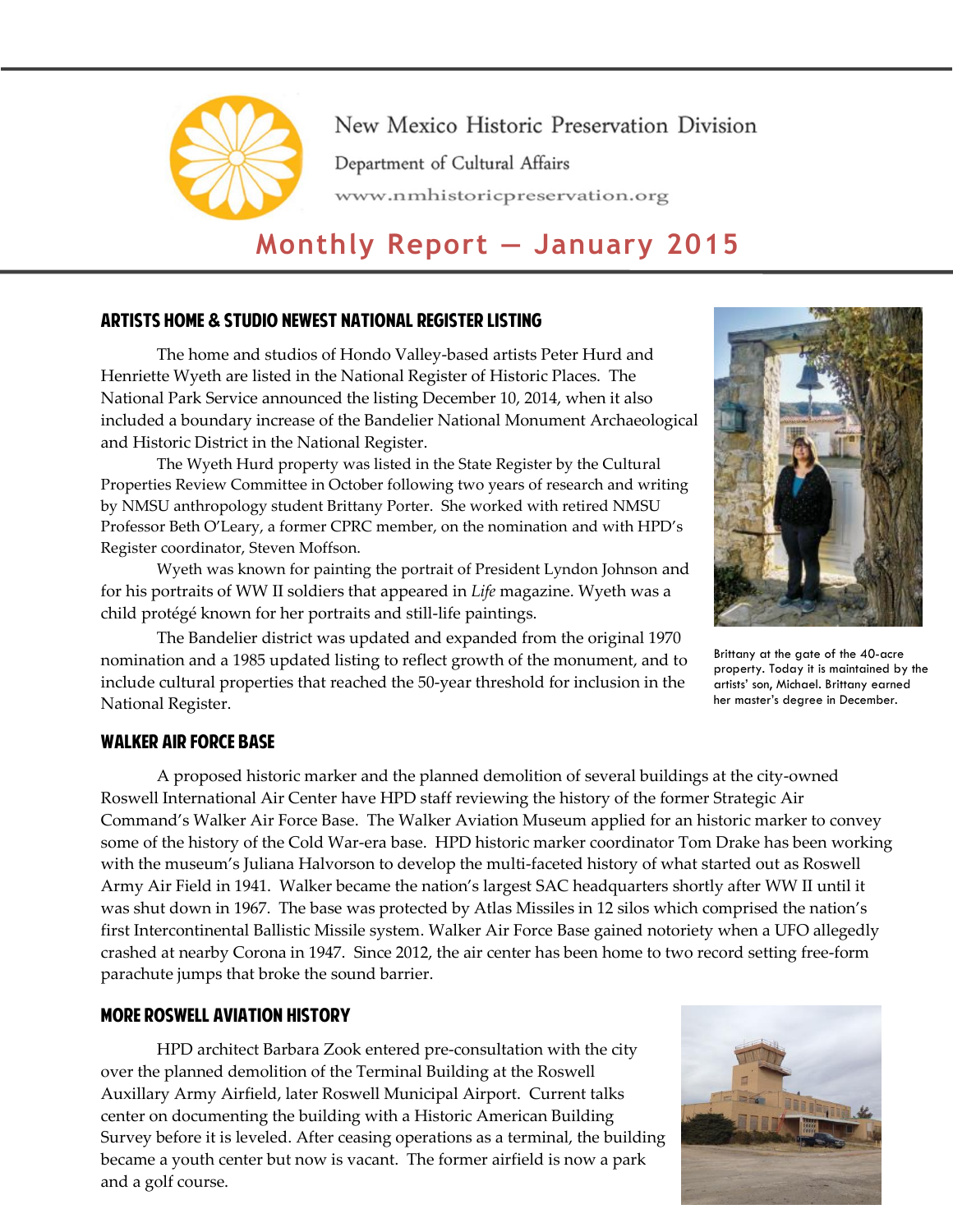## Morada Meets Modern Architecture



Moradas once dotted the northern New Mexico countryside. The Morada de San Antonio in Rio Hondo Valley near the village of Valdez has not been used by the Penitente Brotherhood since ca. 1958. But the building still stands along a stretch of country road, surrounded by private, separately owned property.

HPD is assisting Taos County under provisions of the state Cultural Properties Act to determine if building a two-story semi-circular house adjacent to the morada would affect the historic integrity of the morada. Built in 1894, it has 18-inch adobe walls and was documented in the 1960s by architectural historian Bainbridge Bunting. He was noted for his expertise in adobe architecture,

particularly in New Mexico. The morada was listed in the State Register in 2000. Architect Barbara Zook is project lead.

#### **GRANTS**

HPD has entered a new round of grants for 2015. Coordinator Karla McWilliams reports 19 applications were received by the January 12 deadline requesting \$457,000 in funds. Proposed projects range from a \$41,132 request from Cornerstones to assist the congregation of the San Jose de Gracia Mission Church in Las Trampas with stabilization and preserving the building's exterior using traditional means including mud plaster to a \$3,017 request to prepare a National Register historic district nomination of downtown Carrizozo. Also on the list is \$49,998 to stabilize buildings on the D.H. Lawrence Ranch—several are in danger of collapsing—in northern New Mexico proposed by the architectural firm Atkin Olshin Schade.

In addition, four Certified Local Governments—Taos, Silver City, Deming and Las Vegas—requested \$87,519 for projects that range from restoring the Kit Carson Historic Cemetery to funding a structural assessment of the East Las Vegas City Hall Building to preparing a schematic design for work on Morgan Hall in Deming.

Last year HPD approved \$305,625 in grants for 16 communities and another \$74,002 in CLG grants. CLGS must enact local ordinances to protect historic buildings and infrastructure in a designated area and establish an historic design review board to enforce provisions and provide preservation expertise.

# **LEGISLATION**

The 60-day, 2015 legislative session began Tuesday with Governor Susana Martinez presenting the legislature her State of the State address. Included in her proposed budget are revisions to the preservation tax credit program that would increase the credit for business owners in historic MainStreet districts, Arts and Culture Districts or other downtowns. The credit would be refundable. HPD and New Mexico Main Street have worked together to develop revisions.

#### Cultural Atlas

DCA presented a progress report on the development of a Cultural Atlas website and app that incorporates National Historic Landmark nominations archived at HPD. All 48 NHL nominations have been scanned and consideration is being given to expanding historical data to include national monuments in New